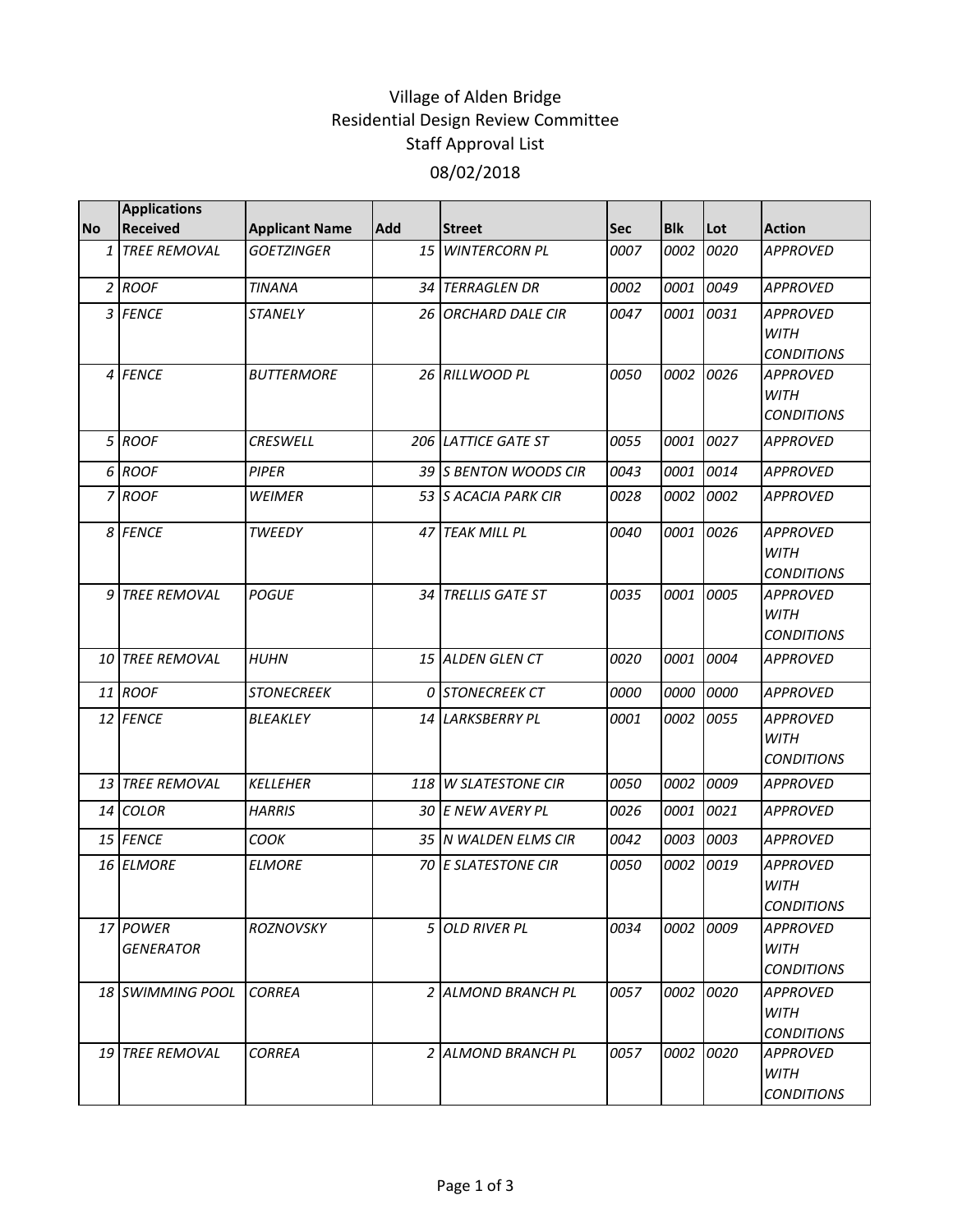## Village of Alden Bridge Residential Design Review Committee Staff Approval List 08/02/2018

|           | <b>Applications</b>           |                       |            |                              |            |            |      |                                                     |
|-----------|-------------------------------|-----------------------|------------|------------------------------|------------|------------|------|-----------------------------------------------------|
| <b>No</b> | <b>Received</b>               | <b>Applicant Name</b> | <b>Add</b> | <b>Street</b>                | <b>Sec</b> | <b>Blk</b> | Lot  | <b>Action</b>                                       |
|           | 20 TRASH-RECYCLE              | <b>MERHI</b>          |            | 22 LAMPS GLOW                | 0005       | 0002       | 0045 | <b>APPROVED</b>                                     |
|           | <b>CART SCREEN</b>            |                       |            |                              |            |            |      |                                                     |
|           | 21 ROOF                       | <b>WRAY</b>           | 198        | <b>W GREYWING CIR</b>        | 0006       | 0002       | 0003 | <b>APPROVED</b>                                     |
|           | 22 ROOF                       | <b>VEDPURI</b>        | 106        | <b>W HOBBIT GLEN DR</b>      | 0076       | 0001       | 0022 | <b>APPROVED</b>                                     |
|           | 23 COLOR CHANGE               | <b>ROMERO</b>         |            | 14 ARCHBRIAR PL              | 0003       | 0001       | 0028 | <b>APPROVED</b>                                     |
|           | 24 TREE REMOVAL               | <b>ROMERO</b>         |            | 14 ARCHBRIAR PL              | 0003       | 0001       | 0028 | <b>APPROVED</b>                                     |
|           | 25 SWIMMING POOL              | <b>CULBERSON</b>      |            | 18 CHESHIRE GLEN CT          | 0070       | 0001       | 0046 | <b>APPROVED</b><br><b>WITH</b><br><b>CONDITIONS</b> |
|           | 26 FENCE                      | <b>ELLIOTT</b>        |            | 35 CAMBORN PL                | 0086       | 0002       | 0045 | <b>APPROVED</b>                                     |
|           | 27 FENCE                      | <b>MARCUCCIO</b>      |            | 39 CAMBORN PL                | 0086       | 0002       | 0044 | <b>APPROVED</b>                                     |
|           | 28 ROOF                       | <b>ABBAS</b>          |            | <b>71 S PINEY PLAINS CIR</b> | 0007       | 0001       | 0046 | <b>APPROVED</b>                                     |
|           | 29 ROOF                       | <b>BERGER</b>         | 111        | <b>W SLATESTONE CIR</b>      | 0050       | 0001       | 0015 | <b>APPROVED</b>                                     |
|           | 30 ROOF                       | LAW                   |            | 22 MULBERRY GLEN PL          | 0028       | 0001       | 0002 | <b>APPROVED</b>                                     |
|           | 31 ROOF                       | <b>WILLIAMS</b>       |            | 63 IN VERANDA RIDGE          | 0069       | 0001       | 0042 | <b>APPROVED</b>                                     |
|           | 32 FENCE                      | <b>SANDERS</b>        |            | 75 E SLATESTONE CIR          | 0050       | 0001       | 0039 | <b>APPROVED</b><br><b>WITH</b><br><b>CONDITIONS</b> |
|           | 33 TREE REMOVAL               | <b>ADAMS</b>          | 39         | <b>ORCHARD PINES PL</b>      | 0056       | 0003       | 0020 | <b>APPROVED</b>                                     |
|           | <b>34 TREE REMOVAL</b>        | <b>MEDINA</b>         |            | 35 CLINGSTONE PL             | 0050       | 0001       | 0073 | <b>APPROVED</b>                                     |
|           | 35 WOOD DECK                  | WESTPHAL              |            | 227 S MAPLE GLADE CIR        | 0038       | 0001       | 0013 | <b>APPROVED</b>                                     |
|           | <b>36 ABOVE GROUND</b><br>SPA | WESTPHAL              |            | 227 S MAPLE GLADE CIR        | 0038       | 0001       | 0013 | <b>APPROVED</b><br><b>WITH</b><br><b>CONDITIONS</b> |
|           | 37 FENCE                      | SILO                  |            | 23 SILVER BLUFF CT           | 0001       | 0002       | 0010 | <b>APPROVED</b><br><b>WITH</b><br><b>CONDITIONS</b> |
|           | 38 FENCE                      | <b>MCNEIL</b>         |            | 212 BRISTOL BEND CIR         | 0008       | 0003       | 0027 | <b>APPROVED</b><br><b>WITH</b><br><b>CONDITIONS</b> |
|           | 39 COLOR CHANGE               | <b>RIGGS</b>          |            | 3 DRAGON SPRUCE PL           | 0065       | 0001       | 0025 | APPROVED                                            |
|           | 40 ROOF                       | FRY                   |            | 30 SUNSPREE PL               | 0064       | 0002       | 0030 | <b>APPROVED</b>                                     |